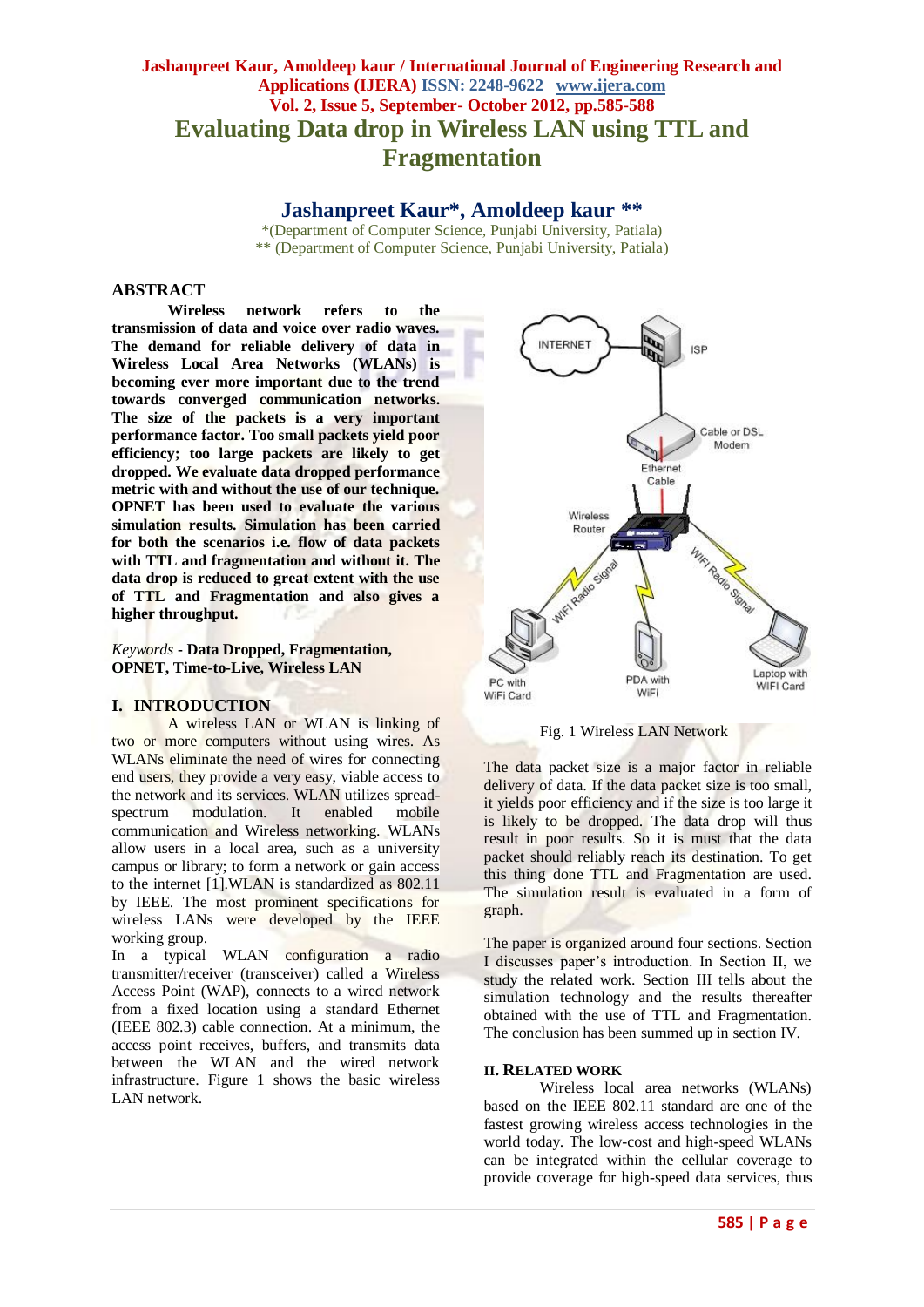#### **Jashanpreet Kaur, Amoldeep kaur / International Journal of Engineering Research and Applications (IJERA) ISSN: 2248-9622 www.ijera.com Vol. 2, Issue 5, September- October 2012, pp.585-588**

becoming an integral part of next generation wireless communication networks. The performance of Wireless local area network (WLAN) degrades, when congestion conditions occurs with many real applications due too large packet size or other reasons. These effects are a serious hurdle for the deployment and advancement of wireless technologies and, therefore, a congestion control remedy is needed [2].

Peter Dely and Andreas Kassler have discussed about the overhead which is induced by sending the small packets. Due to large MAC layer overhead, applications such as Voice over IP, which send many small packets, show poor performance in WMNs [3]. Packet aggregation increases the capacity of IEEE 802.11-based WMNs by aggregating small packets into larger ones and thereby reducing overhead. In this work, they have presented FUZPAG, novel packet aggregation architecture for IEEE 802.11-based wireless mesh networks. It uses fuzzy control to determine the optimum aggregation buffer delay under the current channel utilization. For different network topologies they show that FUZPAG outperforms standard aggregation in terms of end-to-end latency under a wide range of traffic patterns.

Because medium contention occurs for each packet that is transmitted in a IEEE 802.11 wireless network, transmission of a large number of small packets can be particularly detrimental to performance. As a result of contention overhead, end-to-end delay and energy dissipation increase and the medium utilization decreases. Ramya Raghavendra, Amit P. Jardosh proposed a protocol to reduce contention through concatenation of several small packets into a single large packet, and subsequently transmit this large packet [4]. They proposed IPAC, an IP-based packet concatenation protocol that adaptively selects an appropriate packet size based on the route quality.

In [5], Burleigh et. al. proposed a proactive congestion control mechanism, named Autonomous Congestion Control (ACC), based on a financial model. The proposed solution has a set of predefined rules based on the local information, such as remaining storage capacity, bundle's priority, and bundle's TTL, for accepting or rejecting the incoming bundles. They accept the incoming bundle if the storage overrun does not occur, that is, the projected growth of storage space occupancy over the bundle's residual TTL period does not exceed the total storage space capacity of the node. If the above condition fails, they compute the bundle's acceptance risk to give the bundle a second chance. The risk of accepting a bundle is the worst-case number of byte-seconds of storage space that the bundle will consume. It is simply the product of the bundle size and its residual TTL.

They compute a value for each bundle as a function of the priority of the bundle. Then, they compute the risk rate of the bundle as the risk divided by the value. They also keep records regarding the aggregate risk and the aggregate value of the bundles accepted so far to compute the mean risk and the mean value. If the risk rate of an incoming bundle exceeds the mean risk rate over the bundle's residual TTL, then the bundle is rated as the above average risk bundle and they refuse it. Otherwise, they accept the bundle.

#### **III. SIMULATION METHODOLOGY AND RESULTS**

OPNET modeler 14.5 is used to develop the simulation and analysis for this paper. The performance metric that is used here is data dropped ( retry threshold limit) . A snap shot of the system simulation model is captured in Figure 2. The proposed scenario consists of a wireless Network implemented as a WLAN network, which was modeled within an area of 600 m\*400 m. It consists of 50 nodes and simulation goes for total one hour. The steps used to make the above network are as follows:

- 1. A subnet in hexagonal shape is designed by using subnet designing module.
- 2. The LAN is populated with mobile wireless workstations (wlan station adv) taken from the wireless lan adv module of the object pallet of the OPNET.
- 3. An access point (wlan ethernet slip4 adv) is deployed in the LAN to the communication happen between all the nodes. The access point is a wireless lan based router with one Ethernet and 4 SLIP interfaces.
- 4. To generate data, Applications are defined by using "Application Config" node for a cell or subnet.
- 5. To configure the applications "Profile config" node is used for a cell.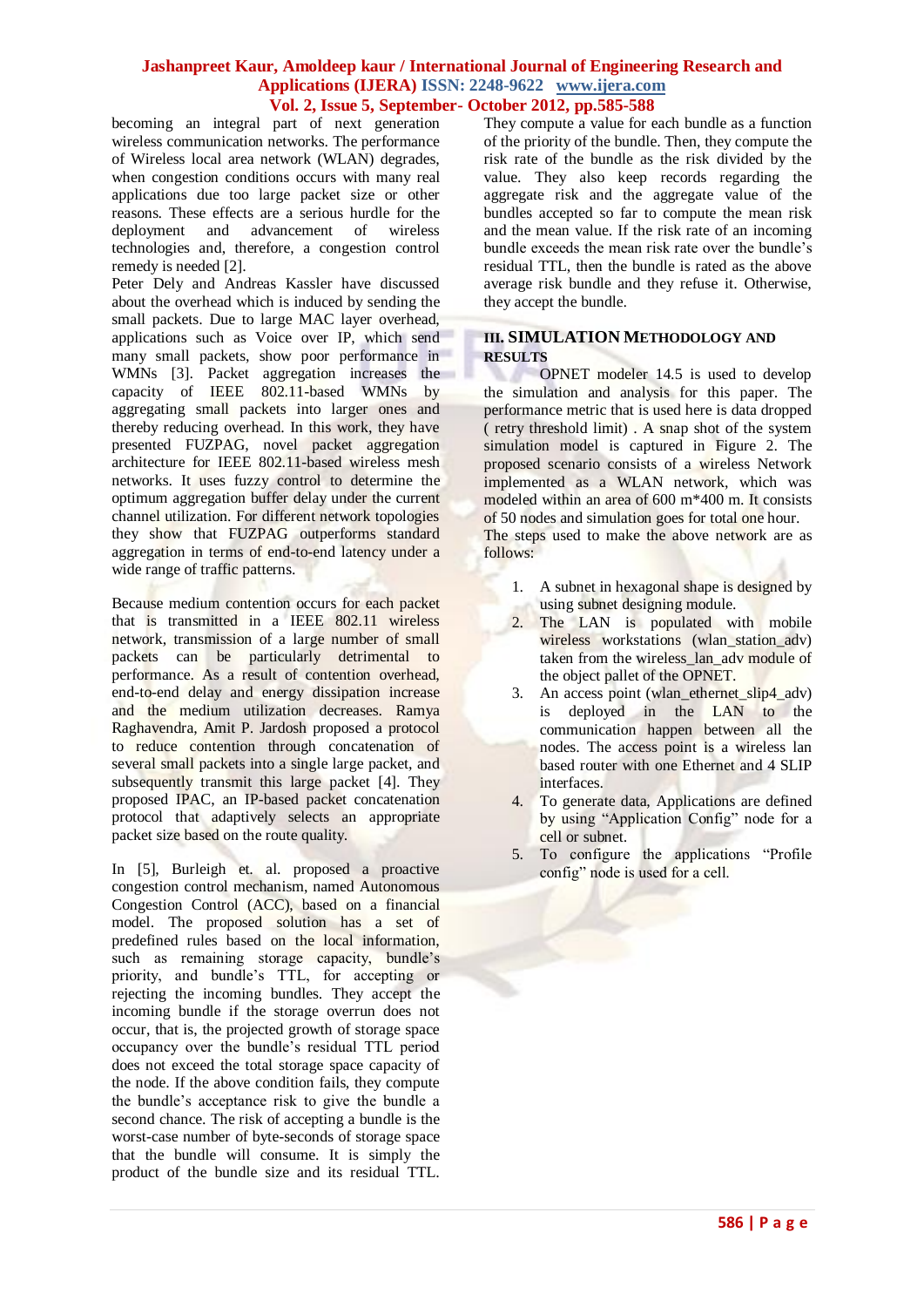### **Jashanpreet Kaur, Amoldeep kaur / International Journal of Engineering Research and Applications (IJERA) ISSN: 2248-9622 www.ijera.com Vol. 2, Issue 5, September- October 2012, pp.585-588**



Fig. 2 Simulation Network Model

In this proposed methodology, we have fragmented the packets flowing from sender to receiver into smaller chunks and applied the Time-to-Live constraint on the packets. Simulation has been carried for both the scenarios i.e. flow of data packets with TTL and Fragmentation and flow of packets without them and results have been calculated. Three different applications file transfer protocol (FTP) for high load, hypertext transfer protocol (HTTP) for image browsing and high video resolution are being used to analyze the performance. Simulation focuses on metric data drop of network using TTL (Time-to-Live) and Fragmentation. WLAN Network Parameters and Values for the scenarios are illustrated below:

| <b>Network</b><br><b>Parameters</b> | Value            |
|-------------------------------------|------------------|
| Size                                | $600*400$ meters |
| Model family                        | <b>WLAN</b>      |
| Network scale                       | Office           |
| Data rate                           | 54 mbps          |
| Technology                          | WLAN             |
| <b>Nodes</b>                        | 50               |
| Operational mode                    | 802.11           |
| Packet interval time                | Constant(1 sec)  |
| Packet                              | 4096             |

|                            | Bytes(Constant) |
|----------------------------|-----------------|
| Fragmentation<br>Threshold | 1024 Bytes      |
| Simulation time            | 1 hour          |

Now we consider the two scenarios and analyze the scenarios based on data drop. First we take in consideration the data drop without the use of TTL and Fragmentation and then using them.



Fig. 4 Overlaid graph for Data dropped (Retry Threshold)

The above graphs shows us that the data drop is reduced to great extent with the use of TTL and Fragmentation whereas, large amount of data is dropped when there is no use of TTL and Fragmentation. The use of TTL and fragmentation results in reduced buffer overflow as the packets are fragmented into chunks. The data drop in the starting is less with the use but it goes high around after 10 minutes. The Data drop rate after this never goes high with the use of TTL and Fragmentation.

## **IV. CONCLUSION**

In this paper, we analyze the network performance in terms of data dropped. Simulation results show that the performance of the network could be improved with TTL and fragmentation for large packets be chosen. If the value of TTL is kept high then the probability of occurrence of congestion in network becomes very high and if the values of TTL is very less then the data loss in the network would increase. The data packets using TTL and fragmentation flowing in the network performs better giving higher throughput.

There is always a scope to improve the concluded results by calculating the proper values of the